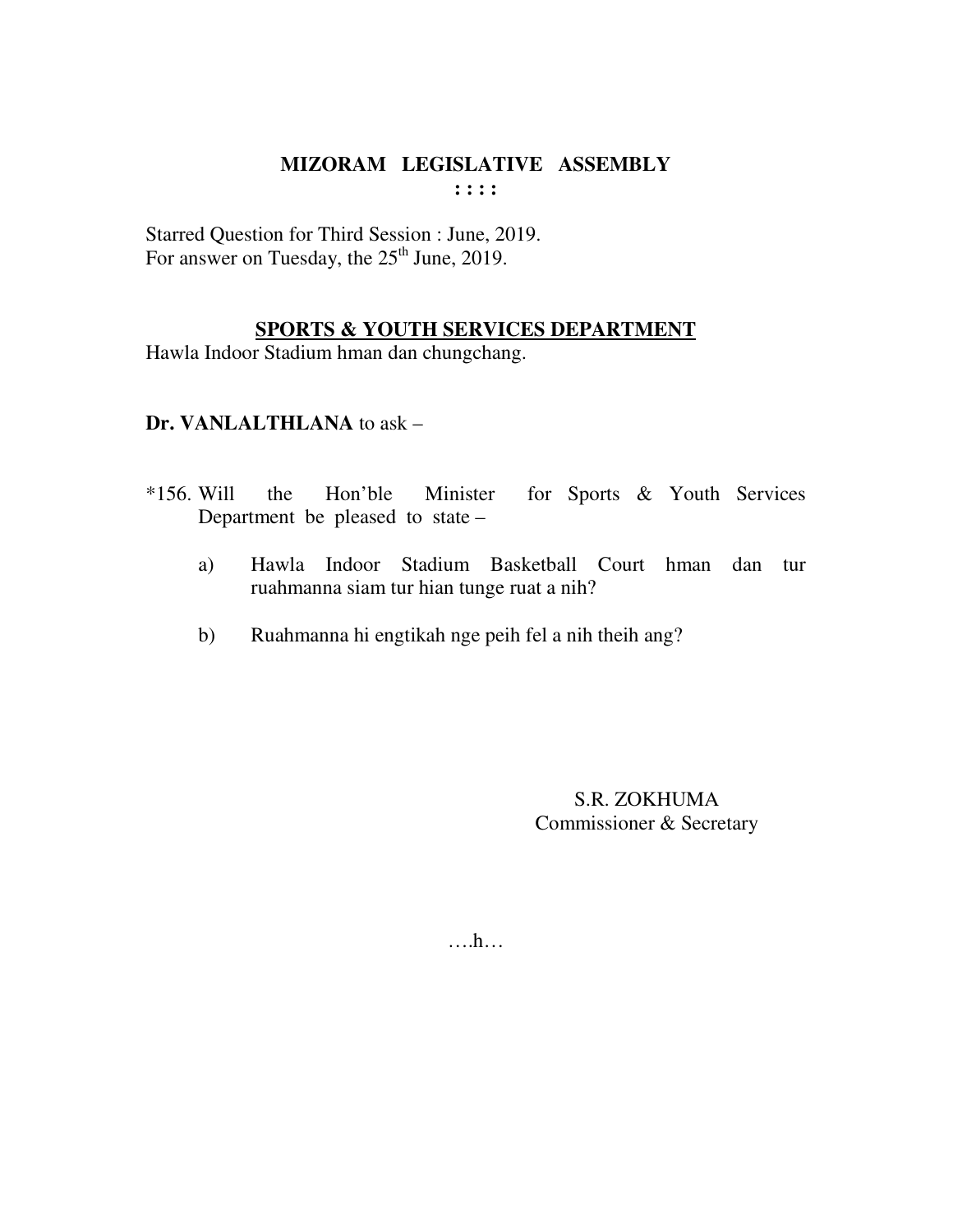**: : :** 

Starred Question for Third Session : June, 2019. For answer on Tuesday, the  $25<sup>th</sup>$  June, 2019.

# **URBAN DEVELOPMENT & POVERTY ALLEVIATION DEPARTMENT**

Housing for All (Urban) Scheme hnuaia Tlabunga hmalakna chungchang.

## **Pu NIHAR KANTI CHAKMA** to ask –

- \*157. Will the Hon'ble Minister for Urban Development & Poverty Alleviation Department be pleased to state –
	- (a) Housing for All (Urban) atan Tlabungah hmalak a ni ve dawn em?
	- (b) Hmalakna a awm anih chuan engtik atanga hman/thawh tan theih turin nge ruahmanna siam anih?

S.R. ZOKHUMA Commissioner & Secretary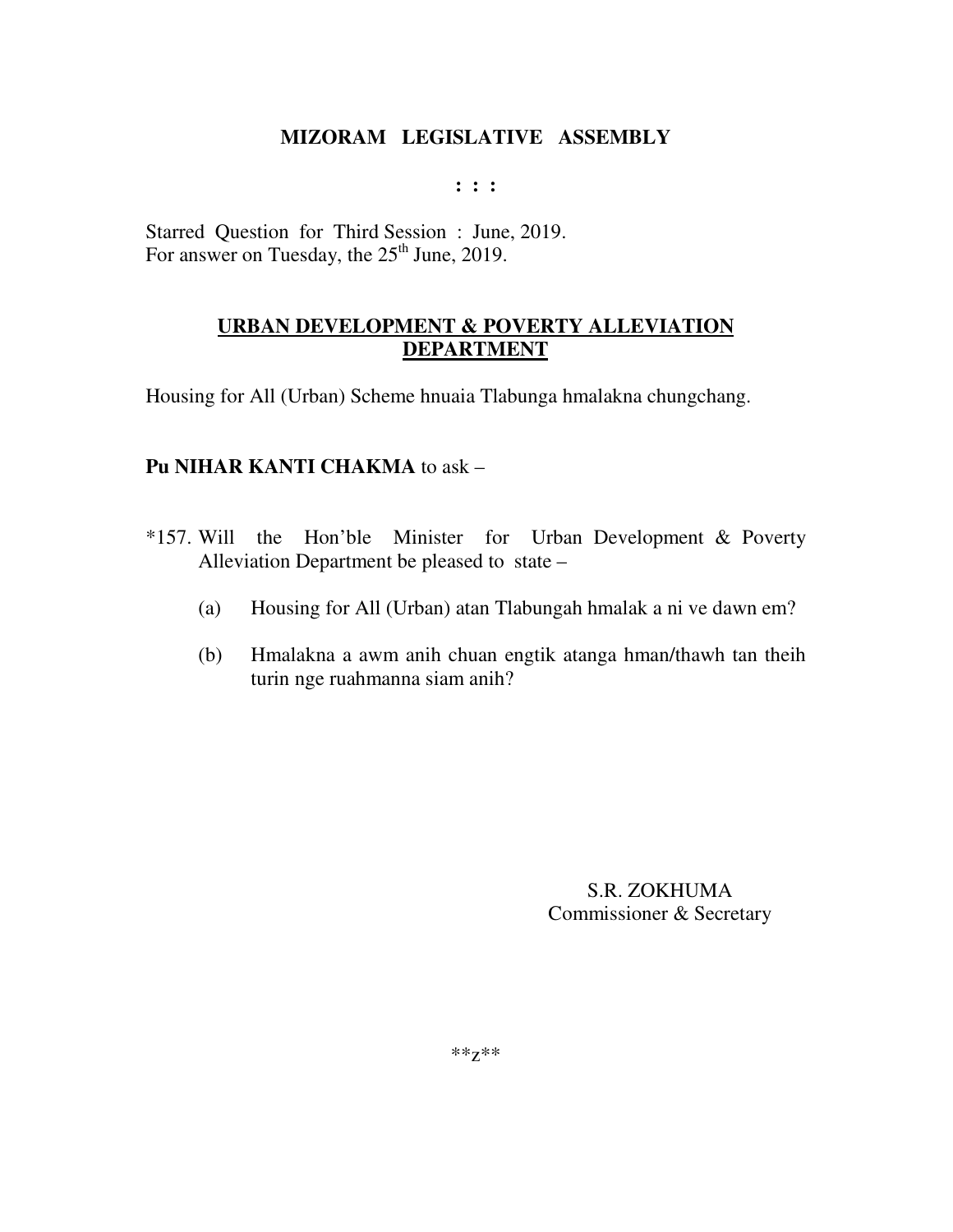Starred Question for Third Session : June, 2019. For answer on Tuesday, the  $25<sup>th</sup>$  June, 2019.

# **HEALTH & FAMILY WELFARE DEPARTMENT**

Cancer Hospital chungchang.

# **Pu C. LALSAWIVUNGA** to ask –

- \*158. Will the Hon'ble Minister for Health & Family Welfare Department be pleased to state –
	- a) Cancer Institute Building tun thlenga sak a la ni lo hi engnge a chhan? Eng harsatna nge awm?
	- b) Radiation khawl hi engtika lei nge? Engzat man nge? Transportation-ah engzat nge pawisa hman a nih?
	- c) Cancer Hospital-a thawktu Nurse, IV Grade leh Security-te an indaih lo hle tih sorkarin a hria em? Sorkar hmalakna engnge?

S.R. ZOKHUMA Commissioner & Secretary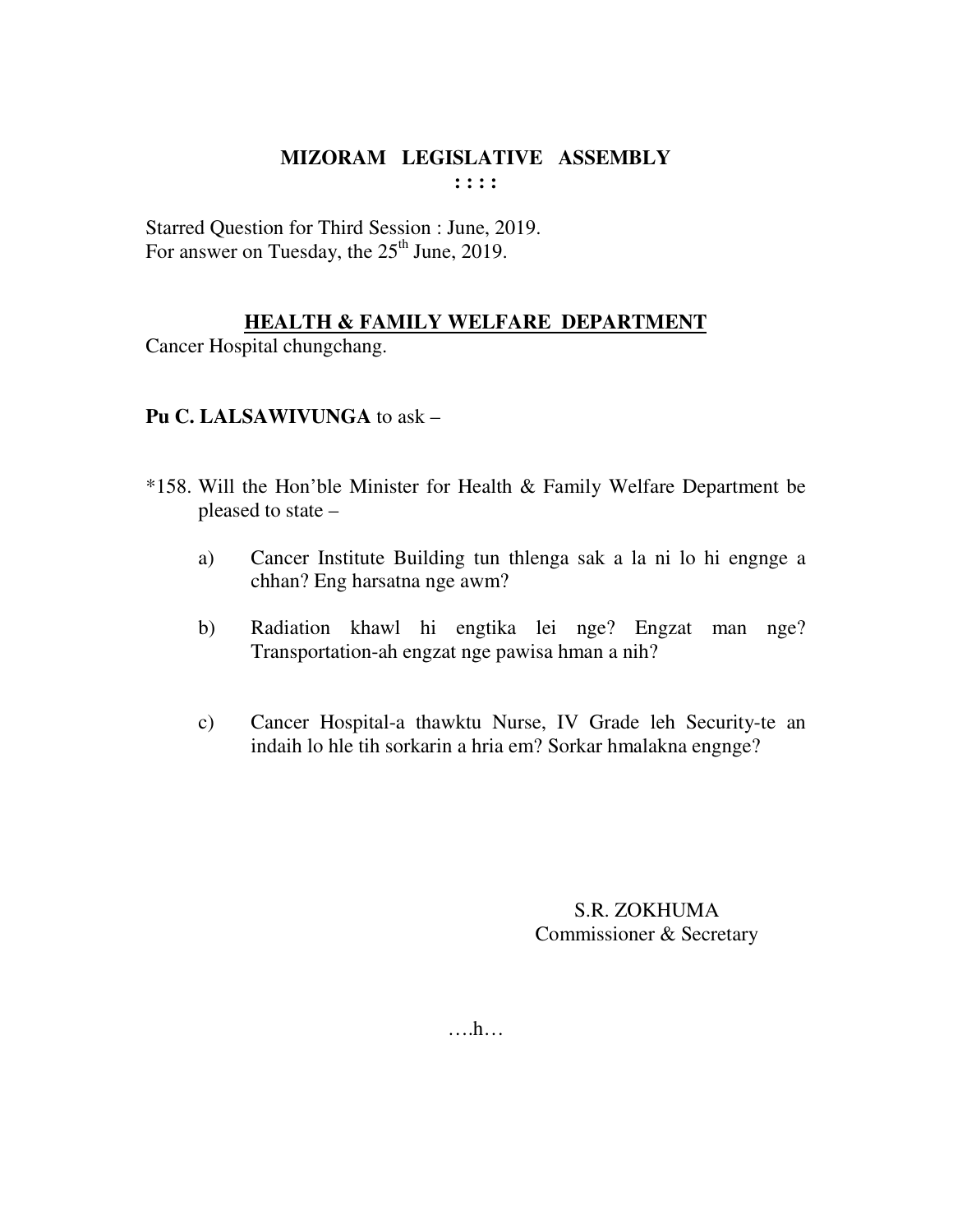**: : :** 

Starred Question for Third Session : June, 2019. For answer on Tuesday, the  $25<sup>th</sup>$  June, 2019.

# **POWER & ELECTRICITY DEPARTMENT**

CADC huam chhunga electric eng nei leh neilo, etc. chungchang.

# **Pu B.D. CHAKMA** to ask –

- \*159. Will the Hon'ble Minister for Power & Electricity Department be pleased to state –
	- (a) How many villages are electrified under CADC? Please provide the names of those electrified villages within CADC.
	- (b) How many villages are not yet electrified within the state of Mizoram?
	- (c) How long will it take to electrify all the villages within Mizoram?
	- (d) How many numbers of BPL families were given electricity connections under SAUBHAGYA Yojana in Mizoram?
	- (e) Does the Department of Power & Electricity charge any fee for electricity connection under this scheme?

# S.R.ZOKHUMA Commissioner & Secretary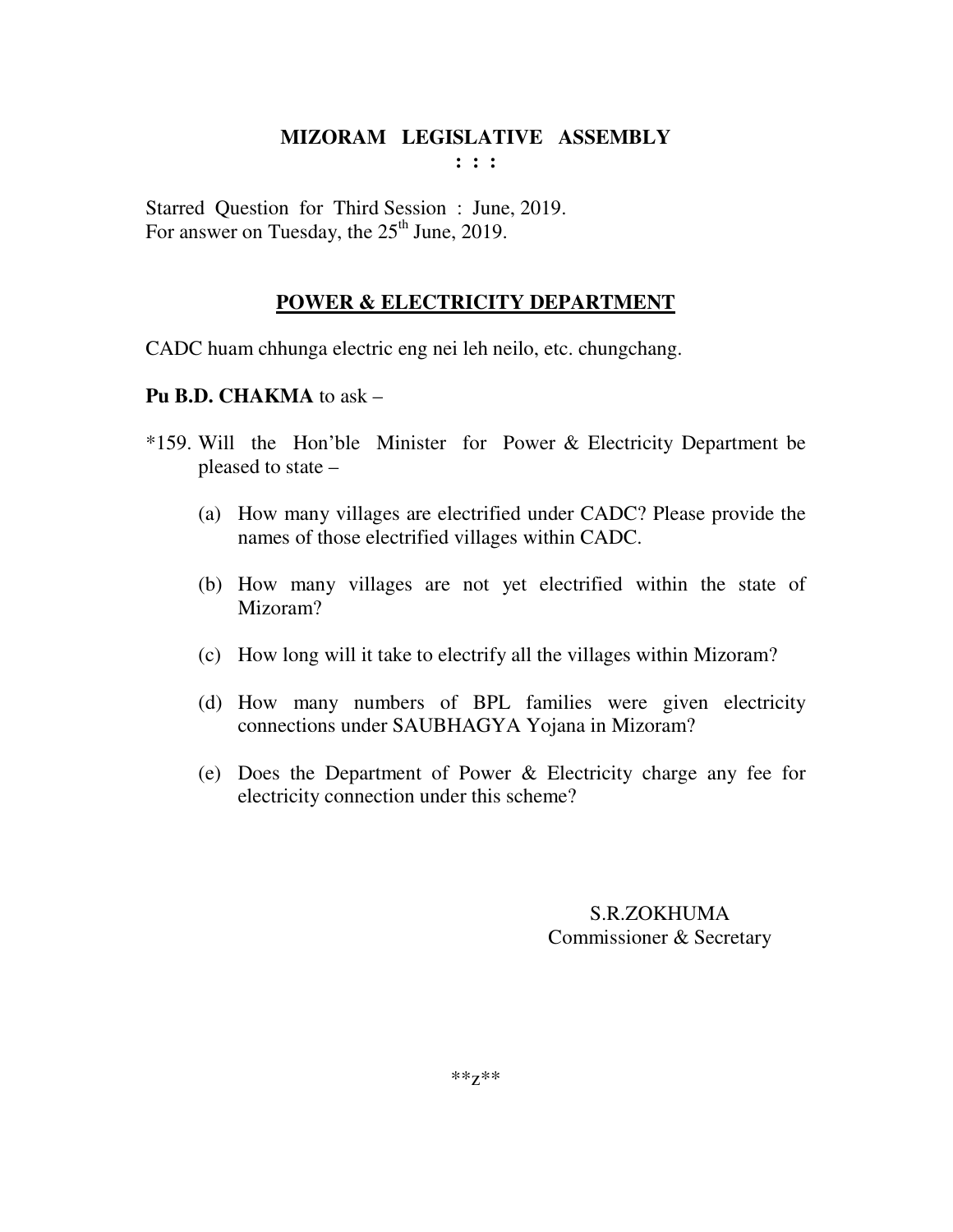**: : :** 

Starred Question for Third Session : June, 2019. For answer on Tuesday, the  $25<sup>th</sup>$  June, 2019.

# **URBAN DEVELOPMENT & POVERTY ALLEVIATION DEPARTMENT**

SIPMIU chungchang.

#### **Pu LALDUHOMA** to ask –

- \*160. Will the Hon'ble Minister for Urban Development & Poverty Alleviation Department be pleased to state –
	- (a) Aizawl khawpui chhunga SIPMIU-in pipe phum hna atana a chhawr contractor-te hi tute nge?
	- (b) Mipui tibuai nep deuh zawnga hna hi thawh tir dan a awm lo em ni?

S.R. ZOKHUMA Commissioner & Secretary

\*\*z\*\*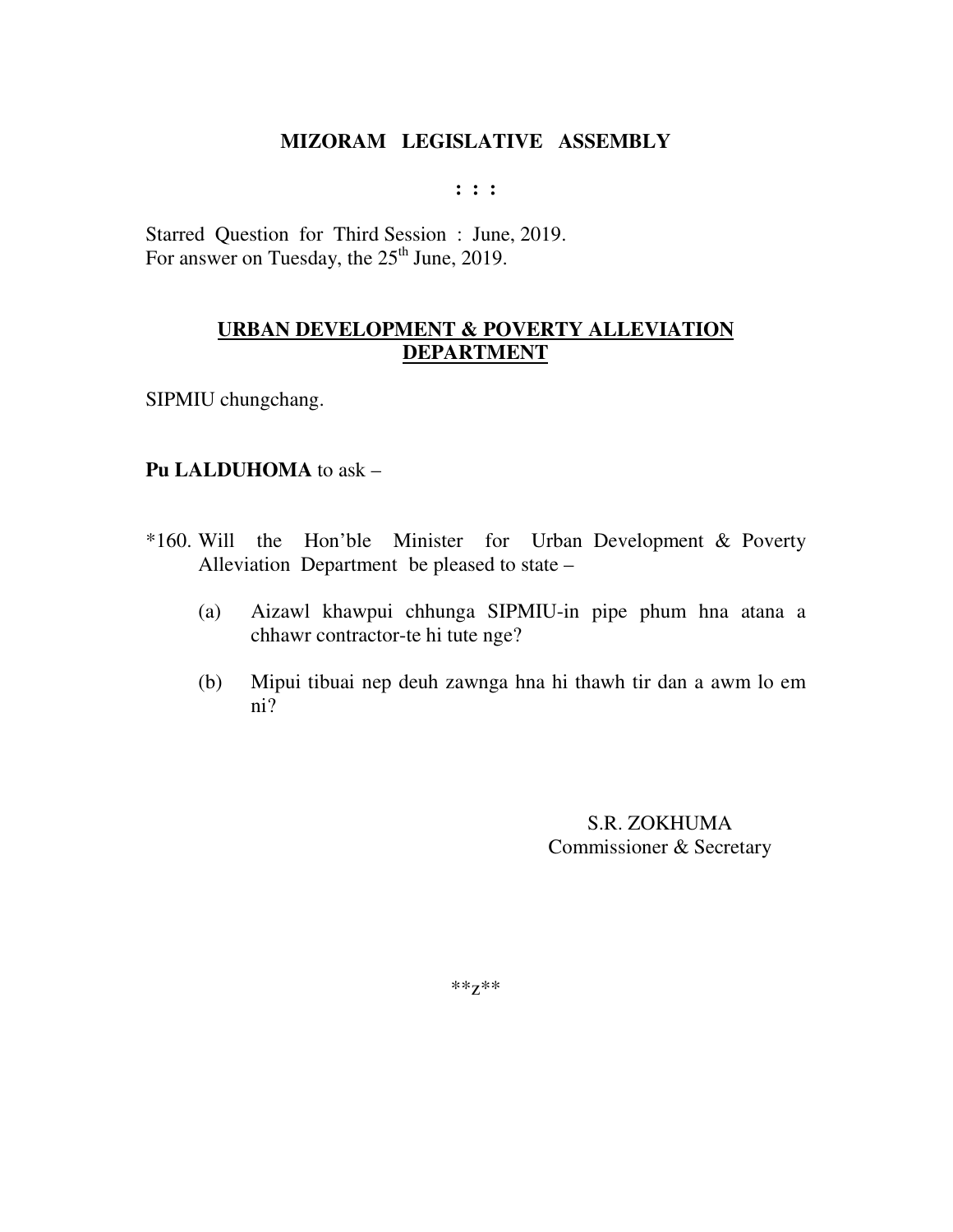Starred Question for Third Session : June, 2019. For answer on Tuesday, the  $25<sup>th</sup>$  June, 2019.

# **TOURISM DEPARTMENT**

Department sum hmuh chungchang.

#### **Pu H. BIAKZAUA** to ask -

- \*161. Will the Hon'ble Minister for Tourism Department be pleased to state –
	- a) Tourism Department hian kum 2018-2019 chhung khan Mizoram Budget pawnlam atangin sum sanction thar engzat nge a dawn ?
	- b) Sum a dawng a nih chuan eng atan nge hman a nih ?

 S.R. ZOKHUMA Commissioner & Secretary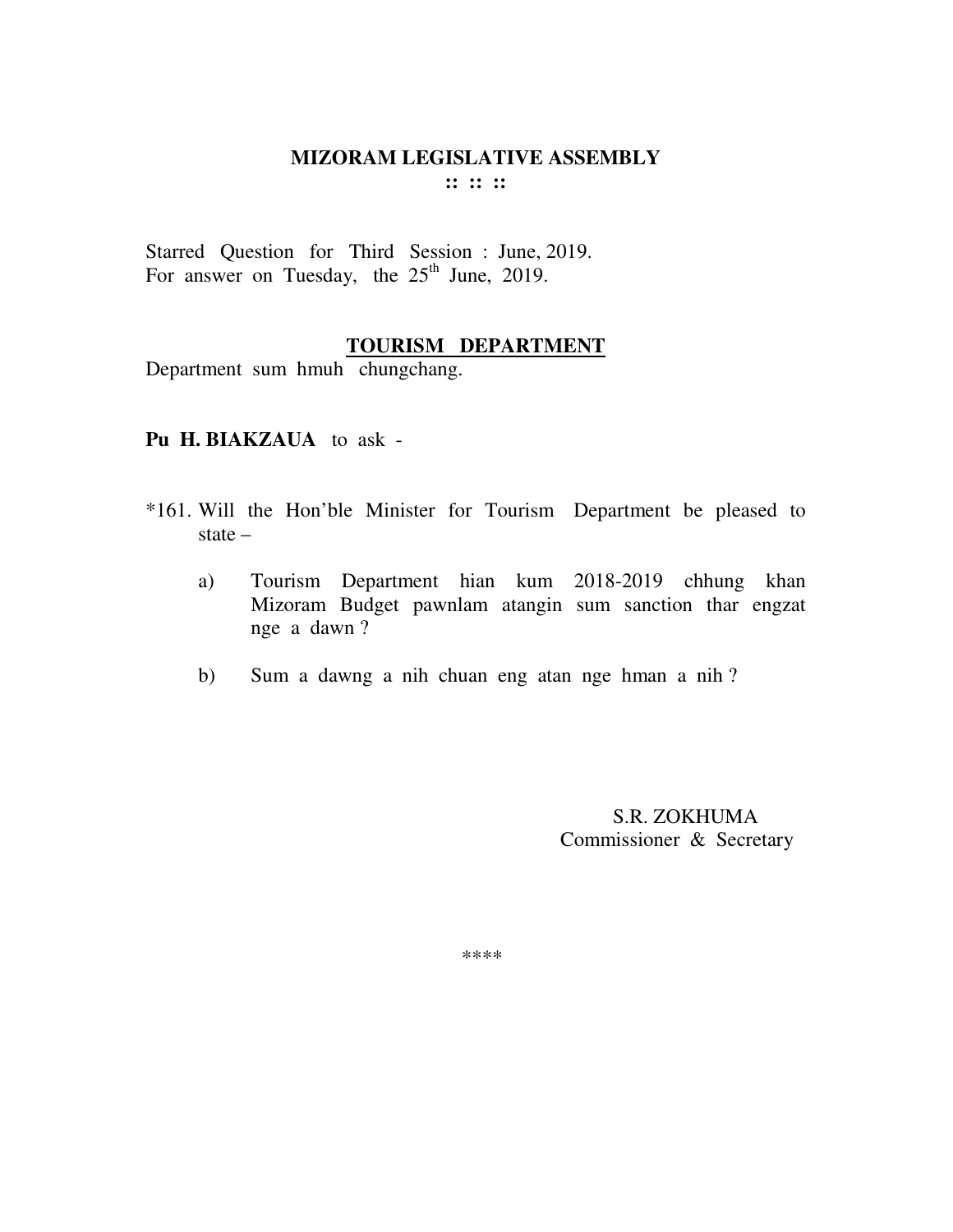Starred Question for Third Session : June, 2019. For answer on Tuesday, the  $25<sup>th</sup>$  June, 2019.

# **SOCIAL WELFARE DEPARTMENT**

Champhai DPO office chungchang.

#### **Dr. ZR. THIAMSANGA** to ask -

\*162. Will the Hon'ble Minister for Social Welfare Department be pleased to state –

 Champhai DPO in Office building tun thlenga an la nei lo hi ngaihtuah sak dan a awm em ?

> S.R. ZOKHUMA Commissioner & Secretary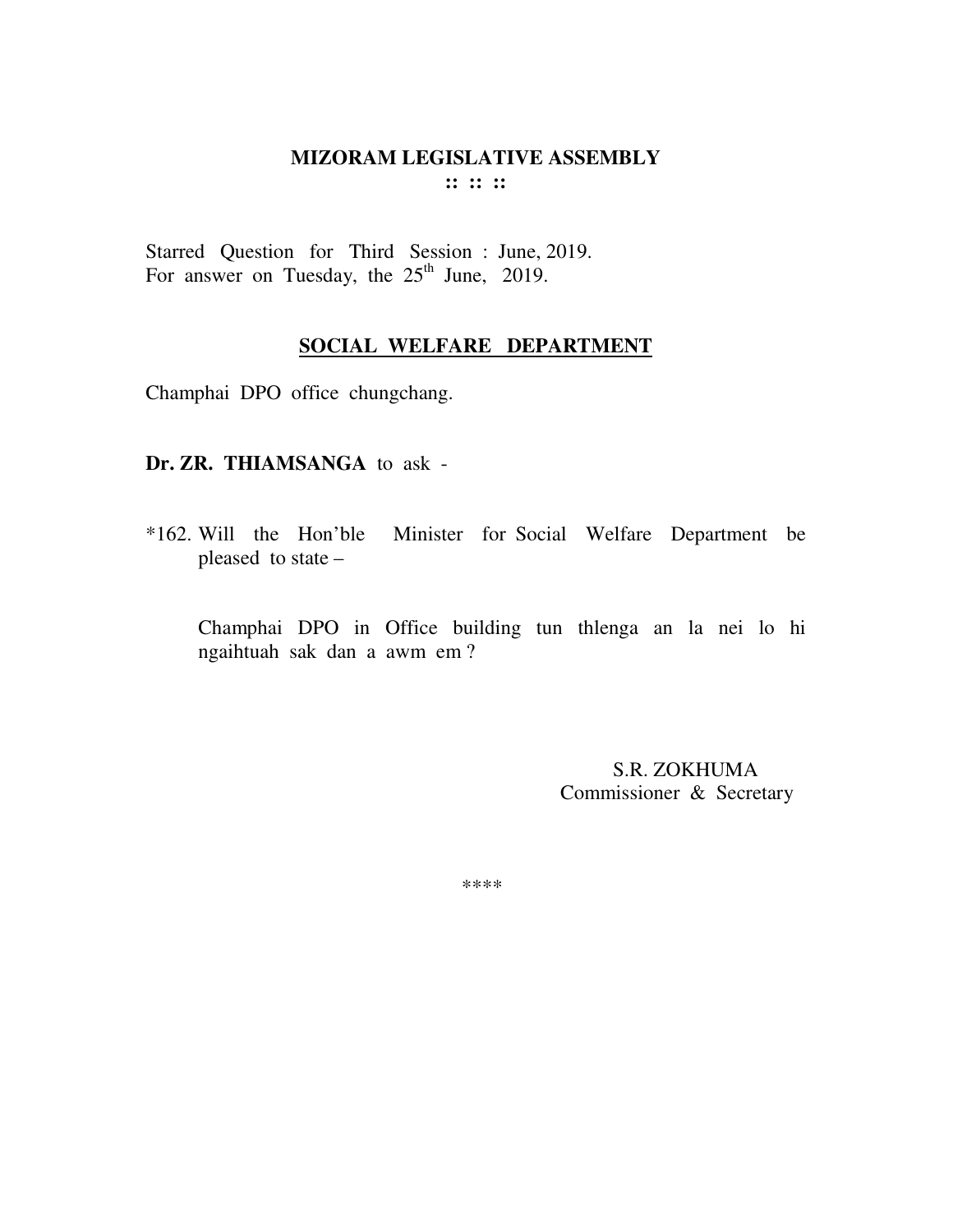Starred Question for Third Session : June, 2019. For answer on Tuesday, the  $25<sup>th</sup>$  June, 2019.

# **TOURISM DEPARTMENT**

Eco Adventure Park chungchang.

# **Er. H. LALZIRLIANA** to ask –

\*163. Will the Hon'ble Minister for Tourism Department be pleased to state –

- a) Lengpuia Eco Adventure park tura ruahman hi tih puitlin tumna a awm em?
- b) Rawpuichhip leh Lengpui Eco Adventure Park tura ruahman hi eng scheme atanga funding nge?
- c) Engtikah nge pek a nih?
- d) Engzat nge pek a nih?
- e) Engzat nge hman anih tawh?
- f) Engtikah nge Project hi zawh a nih ang?

## S.R. ZOKHUMA Commissioner & Secretary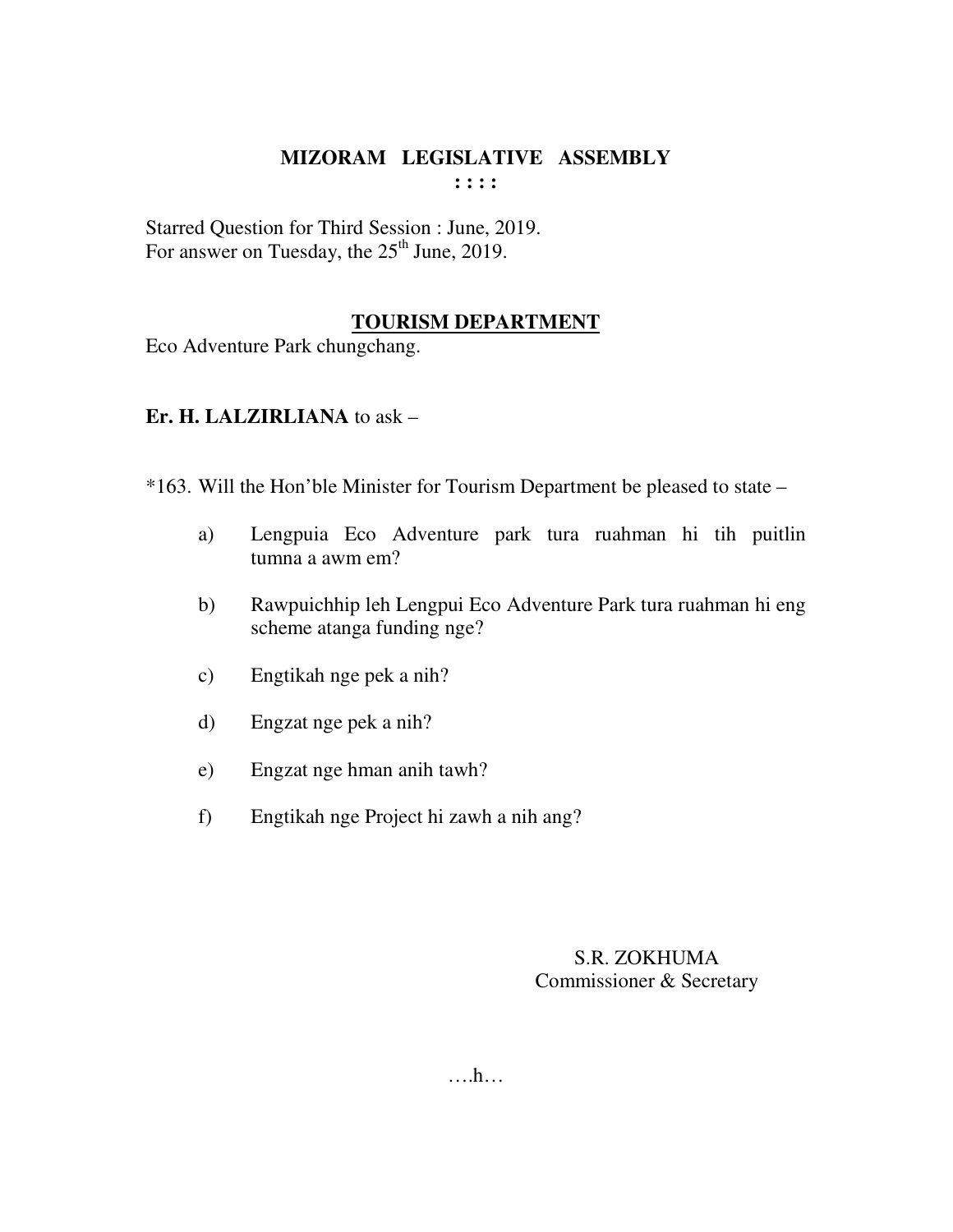Starred Question for Third Session : June, 2019. For answer on Tuesday, the  $25<sup>th</sup>$  June, 2019.

# **HEALTH & FAMILY WELFARE DEPARTMENT**

Sub-Centre, PHC leh CHC chungchang.

# **Pu LALCHHUANTHANGA** to ask –

\*164. Will the Hon'ble Minister for Health & Family Welfare Department be pleased to state –

Sub-Centre, Primary Health Centre leh Community Health Centre din nan hian eng kaihhruaina nge kan hman ?

> S.R. ZOKHUMA Commissioner & Secretary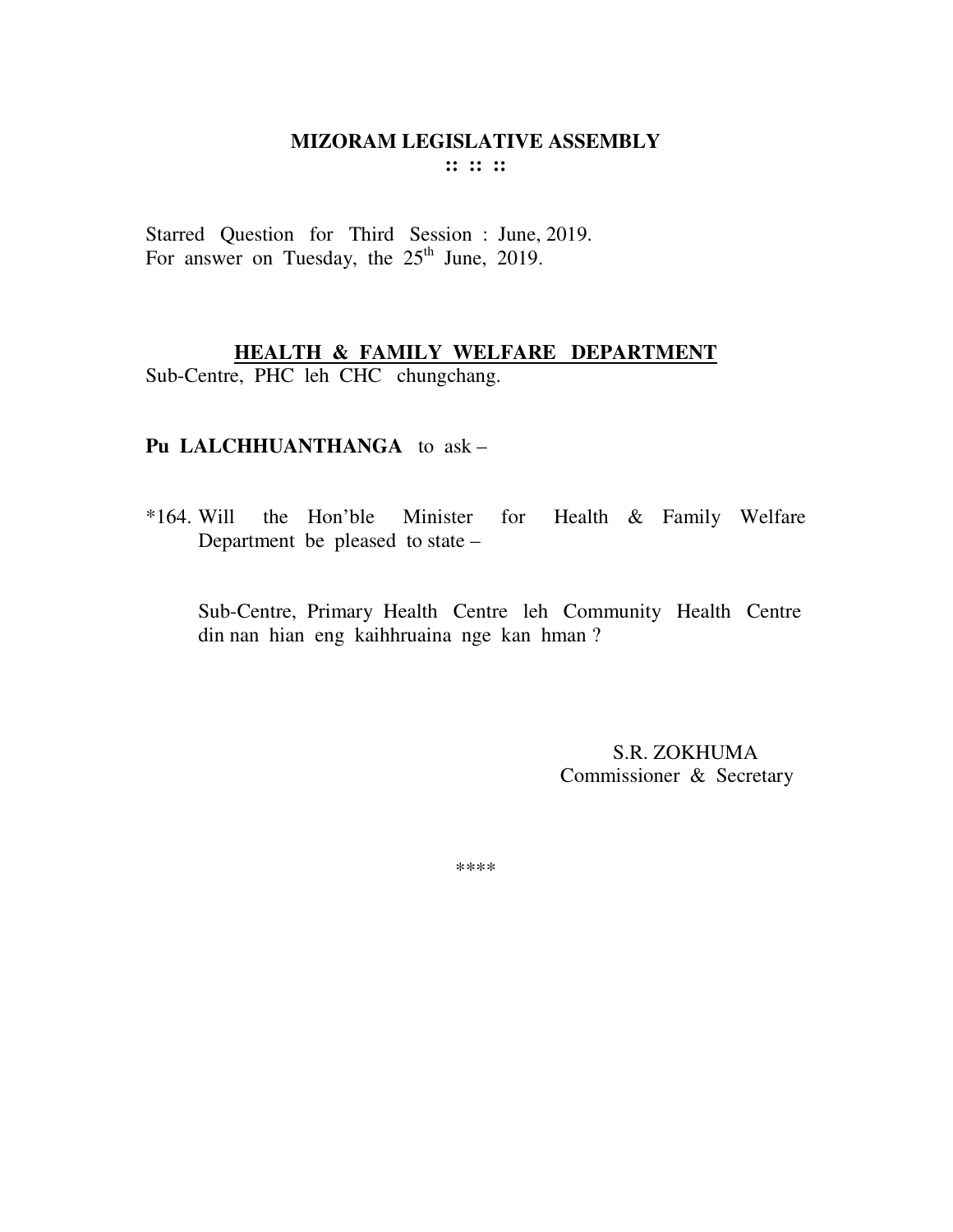Starred Question for Third Session : June, 2019. For answer on Tuesday, the  $25<sup>th</sup>$  June, 2019.

# **POWER & ELECTRICITY DEPARTMENT**

Power supply chungchang.

## **Pu ANDREW H. THANGLIANA** to ask –

- \*165. Will the Hon'ble Minister for Power & Electricity Department be pleased to state –
	- a) Tuirial bial chhung hmar tlang dung Nisapui, Lungmuat, North Chaltlang, Bukpui khua te hi ruah a tlak hian kar khat chhungte Electric power an neilo thin a, hei hi engnge a chhan ?
	- b) Nunphung pangngai a tihkhaihlak thin avangin department-in hetiang a thlen lohna atan hian hmalakna a nei em ?

 S.R. ZOKHUMA Commissioner & Secretary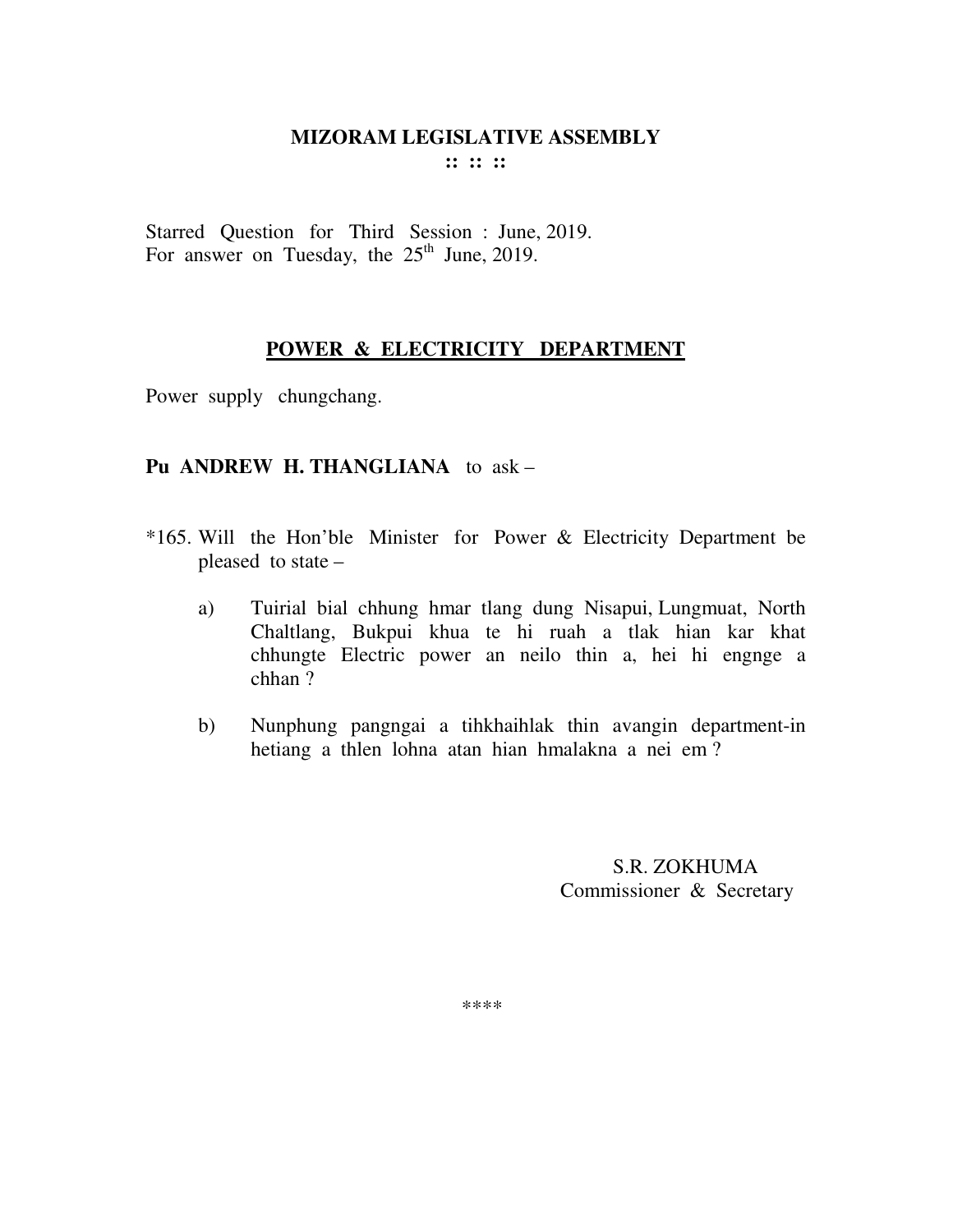**: : :** 

Starred Question for Third Session : June, 2019. For answer on Tuesday, the 25<sup>th</sup> June, 2019.

# **HEALTH & FAMILY WELFARE DEPARTMENT**

Referral Hospital tihchangtlun chungchang.

## **Dr. F.LALNUNMAWIA** to ask –

\*166. Will the Hon'ble Minister for Health & Family Welfare Department be pleased to state –

Zoram Medical College/Referral Hospital, Falkawn ami hi engtianga tihchangtlun chhoh tum nge a nih?

> S.R.ZOKHUMA Commissioner & Secretary

\*\*z\*\*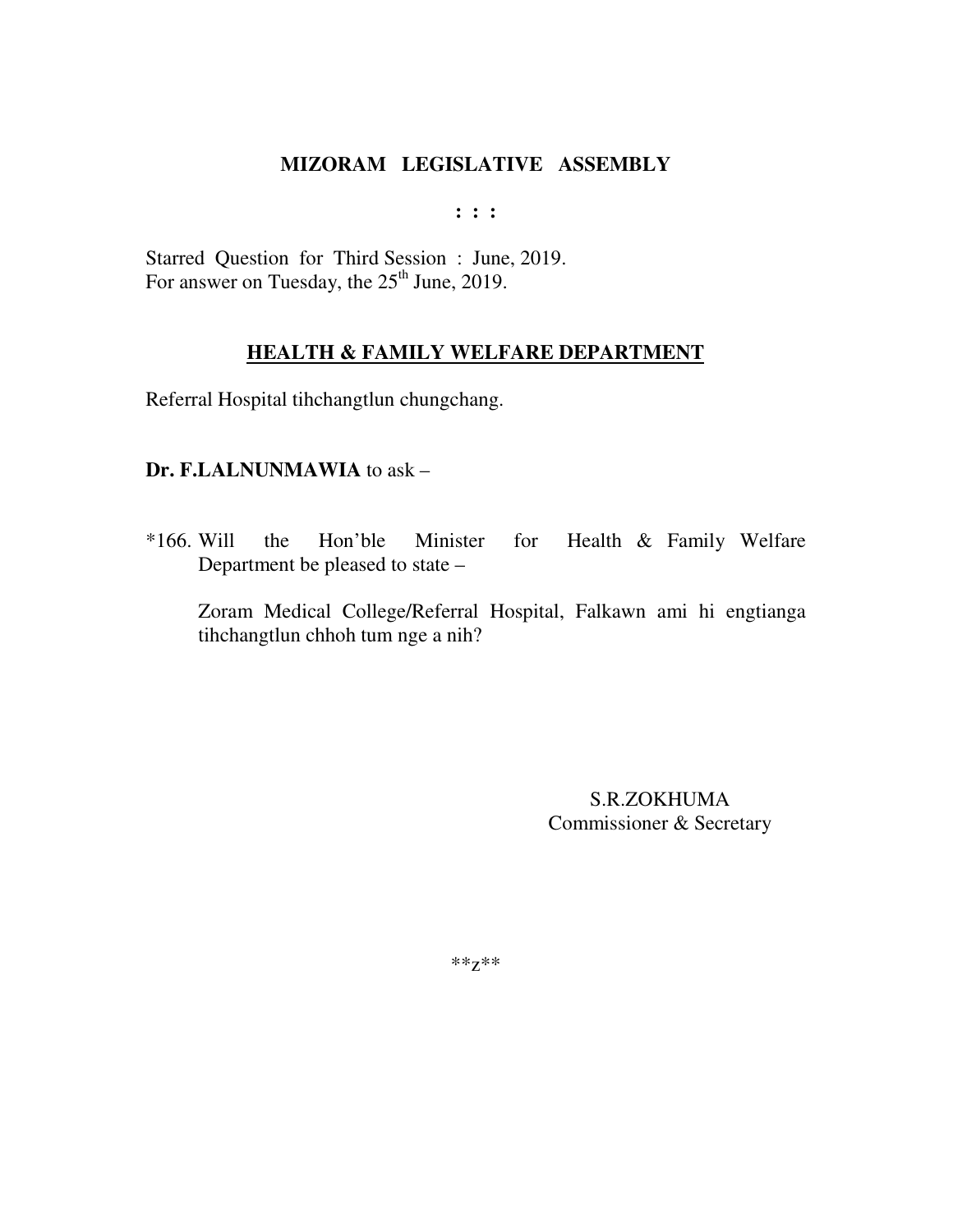Starred Question for Third Session : June, 2019. For answer on Tuesday, the  $25<sup>th</sup>$  June, 2019.

## **HEALTH & FAMILY WELFARE DEPARTMENT**

MIMER atana plan mumal neih leh neih loh chungchang.

#### **Pu C. NGUNLIANCHUNGA** to ask -

- \*167. Will the Hon'ble Minister for Health & Family Welfare Department be pleased to state –
	- a) Mizoram Institute of Medical Education and Research (MIMER), Falkawn a Batch hmasa berin he zirna in hi an chhuahsan hma loh chuan kum 4 emaw, zirtu leh zirtirtu lo pung zel leh chumi avanga mamawh hrang hrang lo pung zel tur mil hian Sorkar hian plan a nei em ?
	- b) Hetianga Recurring Expenditure (thla tina sum sen reng ngai ang chi) chungchangah hian MNF Sorkar hian Policy emaw Programme emaw a nei em ?

 S.R. ZOKHUMA Commissioner & Secretary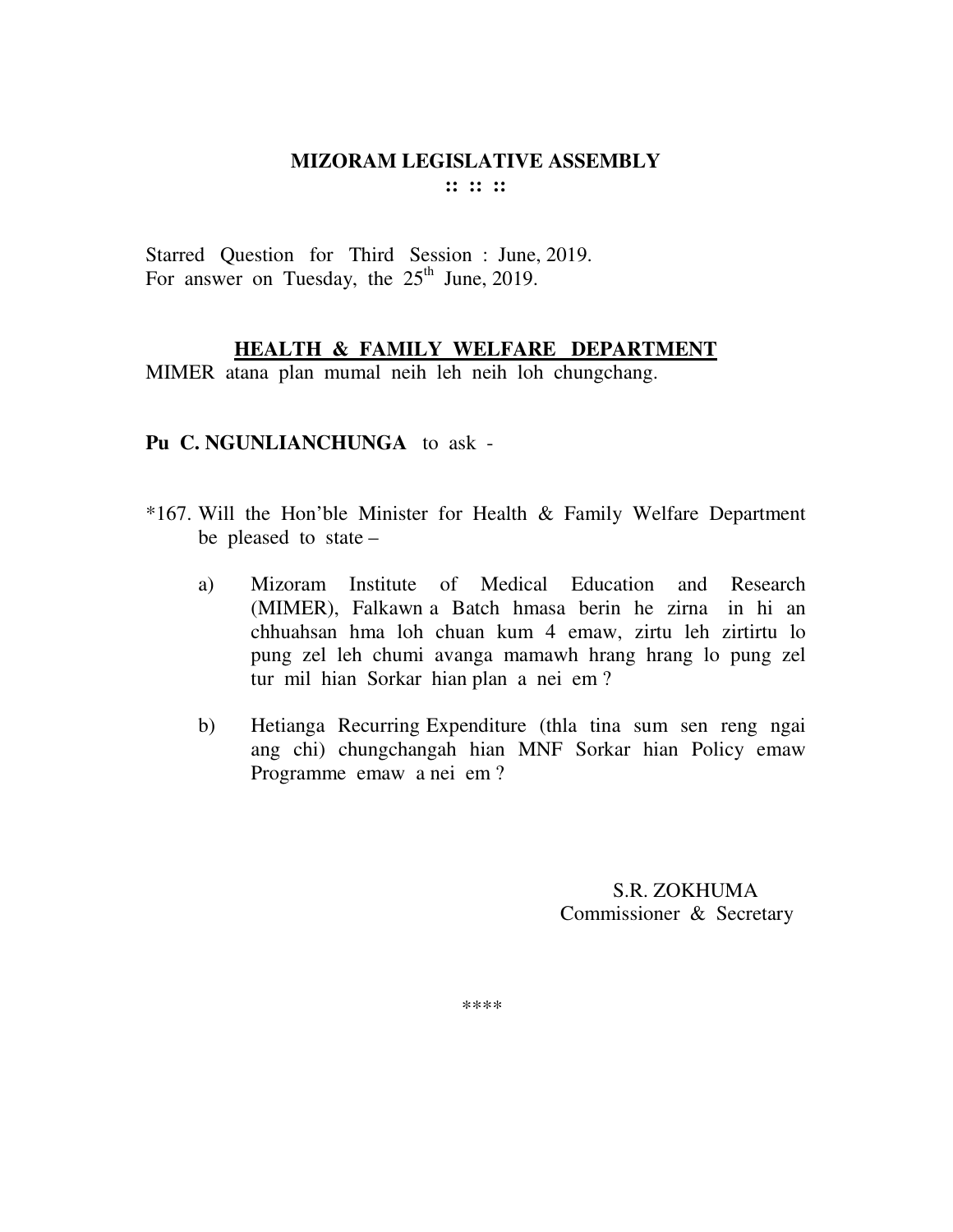Starred Question for Third Session : June, 2019. For answer on Tuesday the  $25<sup>th</sup>$  June, 2019.

#### **HEALTH & FAMILY WELFARE DEPARTMENT**

Siaha District Hospital leh Nursing School chungchang.

## **Pu K.T. ROKHAW** to ask –

- \*168. Will the Hon'ble Minister for Health & Family Welfare Department be pleased to state –
	- (a) Siaha District Hospital sak mek hi physical achievement leh financial achievement engnge a din hmun? Engtika zawh theih tur nge ni ang?
	- (b) Siaha Nursing School khi vawiinni thlenga zawh theih loh chhan enge?

 S.R. ZOKHUMA Commissioner & Secretary

\*\*B\*\*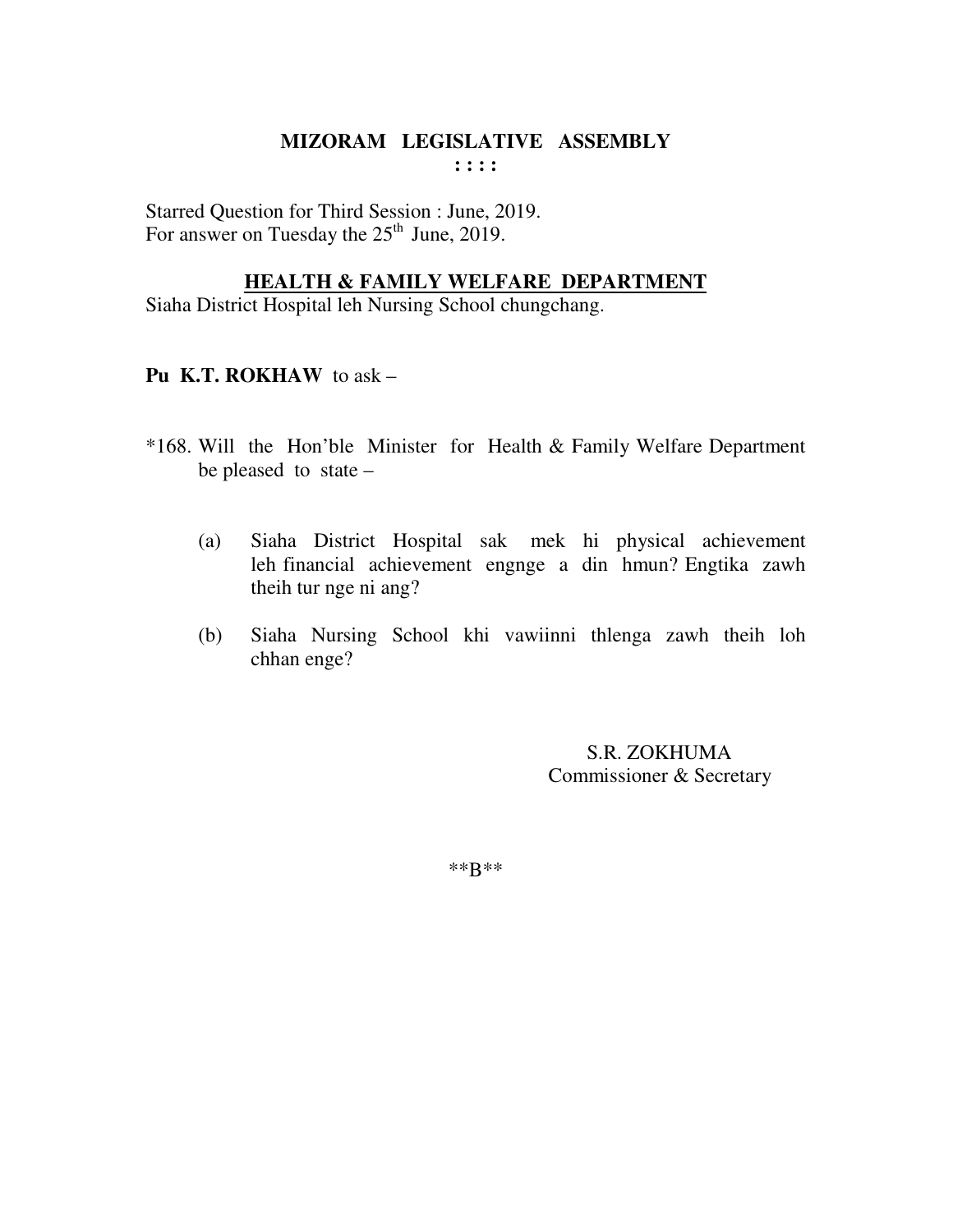Starred Question for Third Session : June, 2019. For answer on Tuesday the  $25<sup>th</sup>$  June, 2019.

## **FISHERIES DEPARTMENT**

Serlui tuikhuah Cage culture chungchang.

## **PU LALRINSANGA RALTE** to ask -

\*169. Will the Hon'ble Minister for Fisheries Department be pleased to state –

 Serlui Tuikhuah a Cage Culture hman tlak lova awm hi siamthat tumna a awm em ?

> S.R. ZOKHUMA Commissioner & Secretary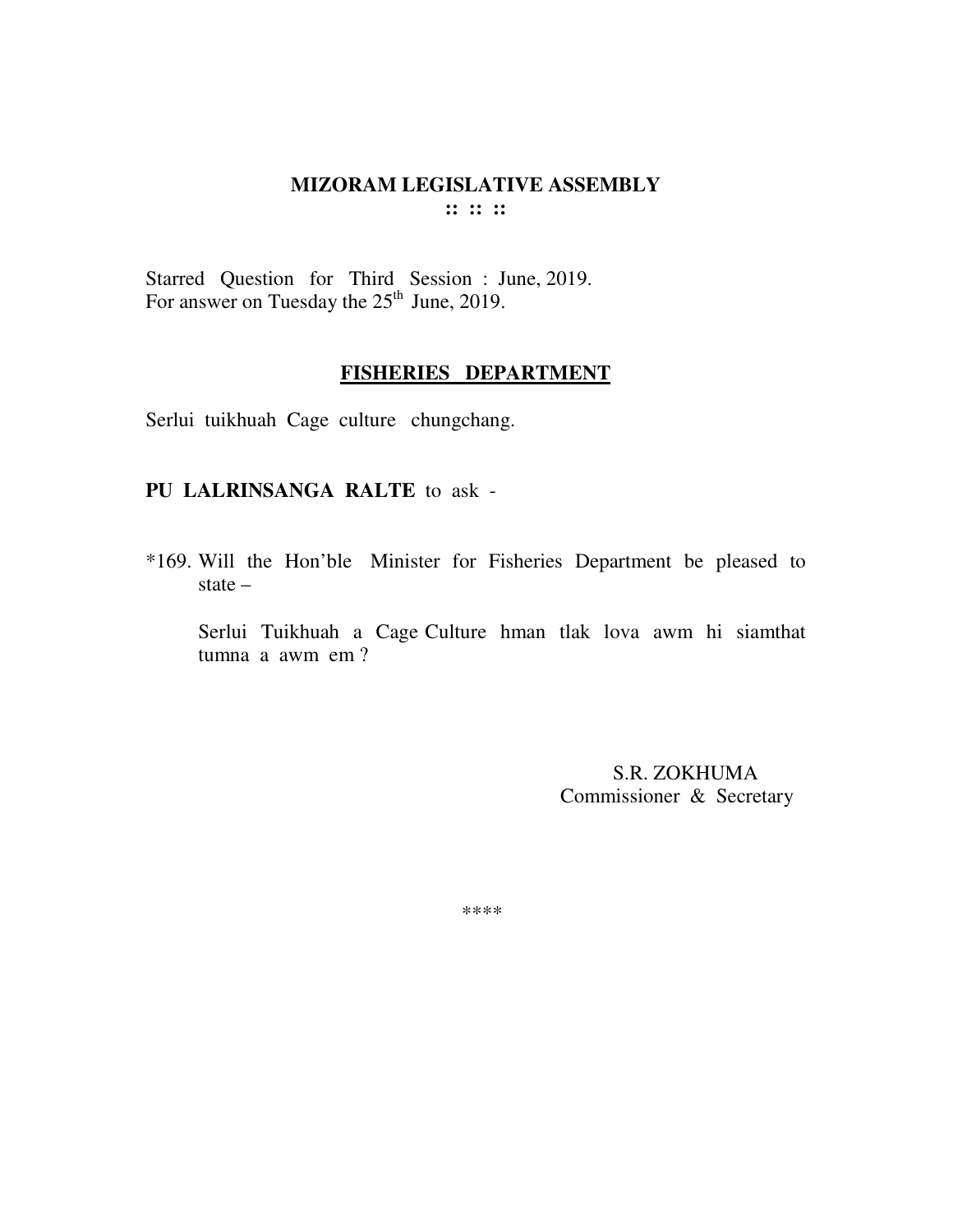Starred Question for Third Session : June, 2019. For answer on Tuesday the  $25<sup>th</sup>$  June, 2019.

#### **SPORTS & YOUTH SERVICES DEPARTMENT**

Cash incentive pek chungchang.

**Pu VANLALHLANA** to ask –

\*170. Will the Hon'ble Minister for Sports & Youth Services Department be pleased to state –

Mizoram Sorkar hian Sports thei bik (Medal la te) hnenah hian Cash incentive/lawmman engzat nge a pek thin ? Pek loh a nei em ?

> S.R. ZOKHUMA Commissioner & Secretary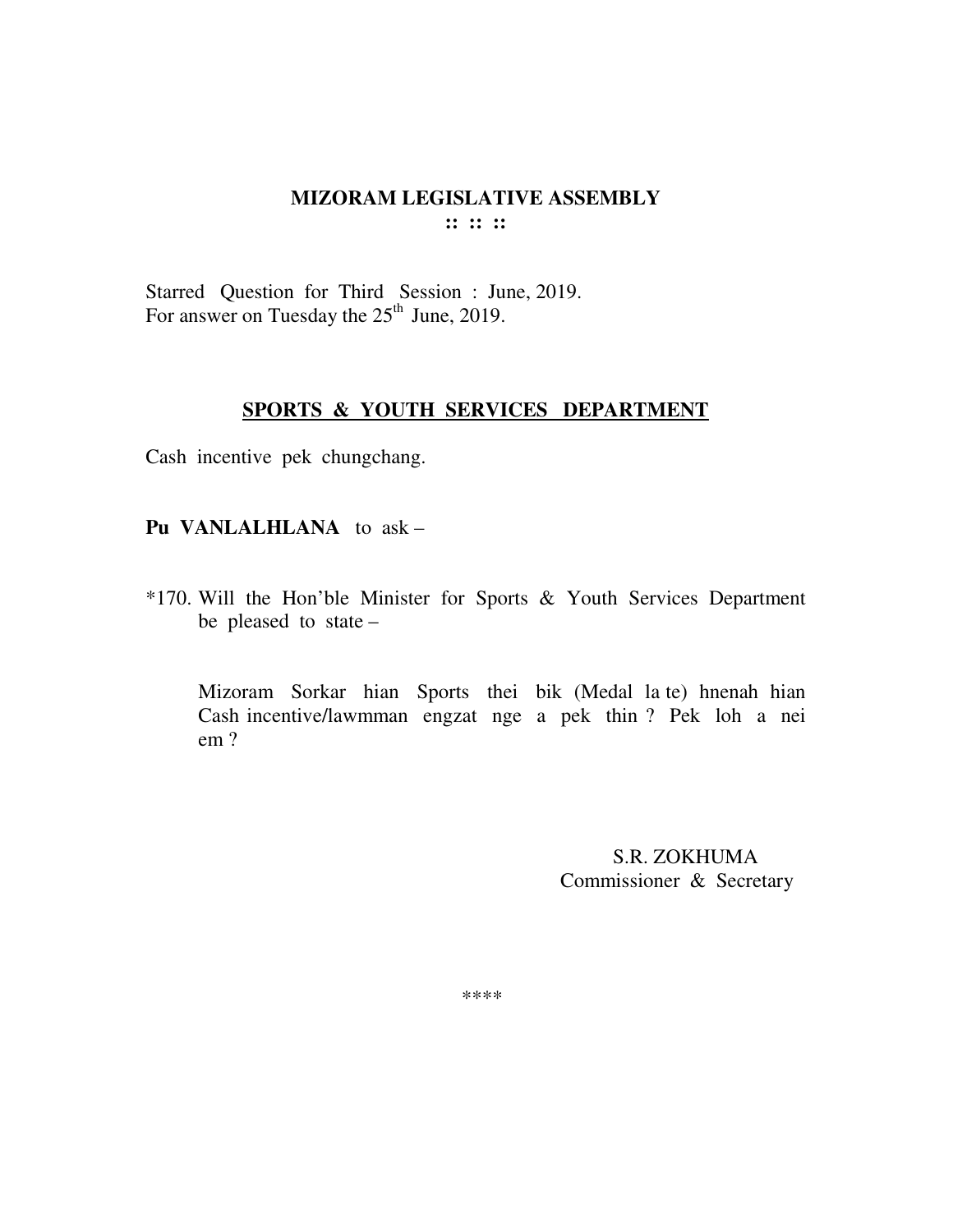Starred Question for Third Session : June, 2019. For answer on Tuesday, the  $25<sup>th</sup>$  June, 2019.

# **URBAN DEVELOPMENT & POVERTY ALLEVIATION DEPARTMENT**

Smart City chungchang.

# **Pu VANLALHLANA** to ask –

\*171. Will the Hon'ble Minister for Urban Development & Poverty Alleviation Department be pleased to state –

Smart City ni turin eng ang hmalak nge awm?

S.R. ZOKHUMA Commissioner & Secretary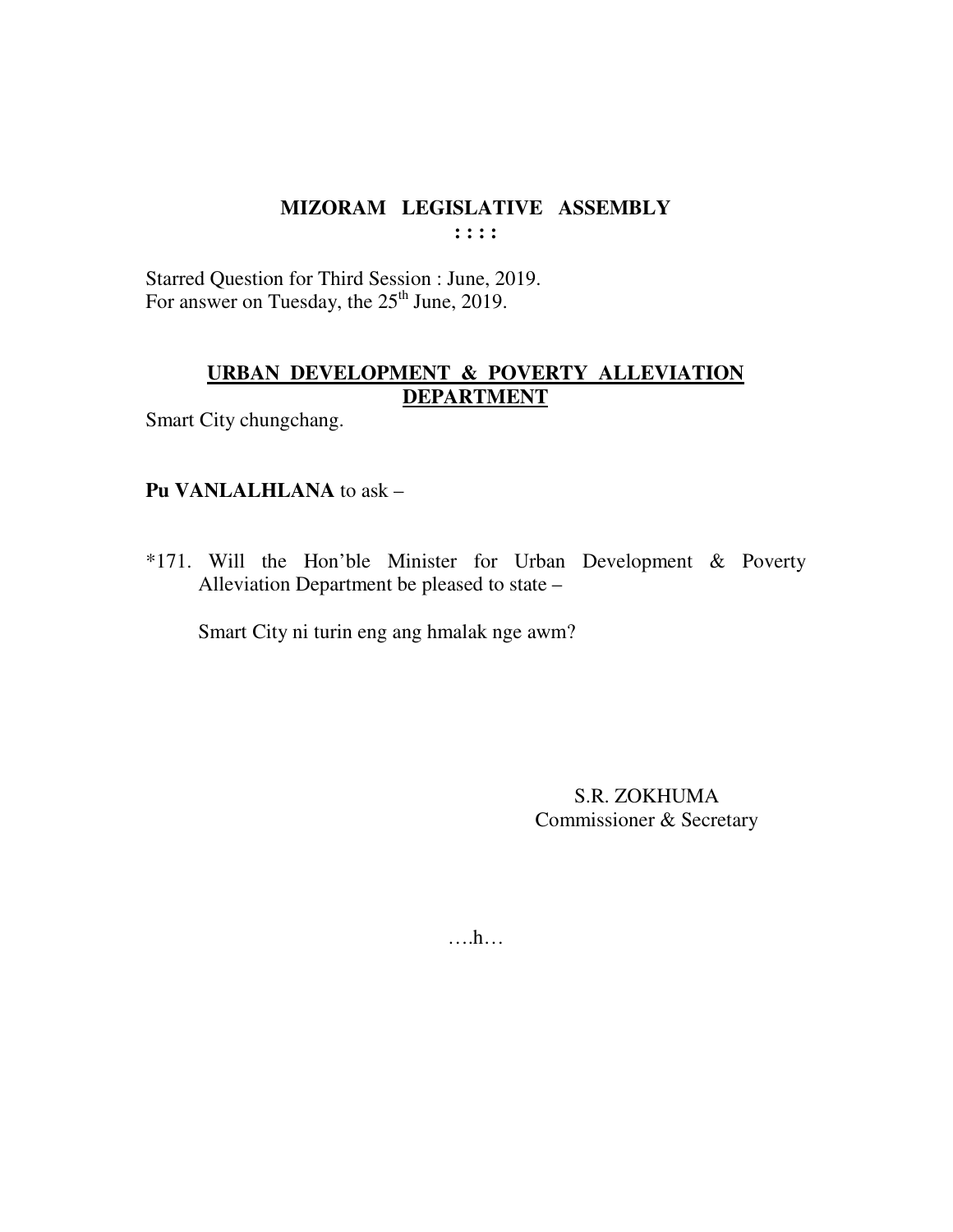Starred Question for Third Session : June, 2019. For answer on Tuesday, the  $25<sup>th</sup>$  June, 2019.

# **SOCIAL WELFARE DEPARTMENT**

Anganwadi tui pek chungchang.

# **Pu V.L. ZAITHANZAMA** to ask –

- \*172. Will the Hon'ble Minister for Social Welfare Department be pleased to state –
	- a) Anganwadi-te tana tui bill chawi lo tura hmalakna a awm em?
	- b) Ni 18<sup>th</sup> April, 2019 atangin Tui Bill 5000 ltrs. chu School tan free tur niin ka lo hria a, School tana 5000 ltrs free theih a nih chuan Anganwadi tan PHE hian a free in tui in tur a pe ve thei lawm ni?

S.R. ZOKHUMA Commissioner & Secretary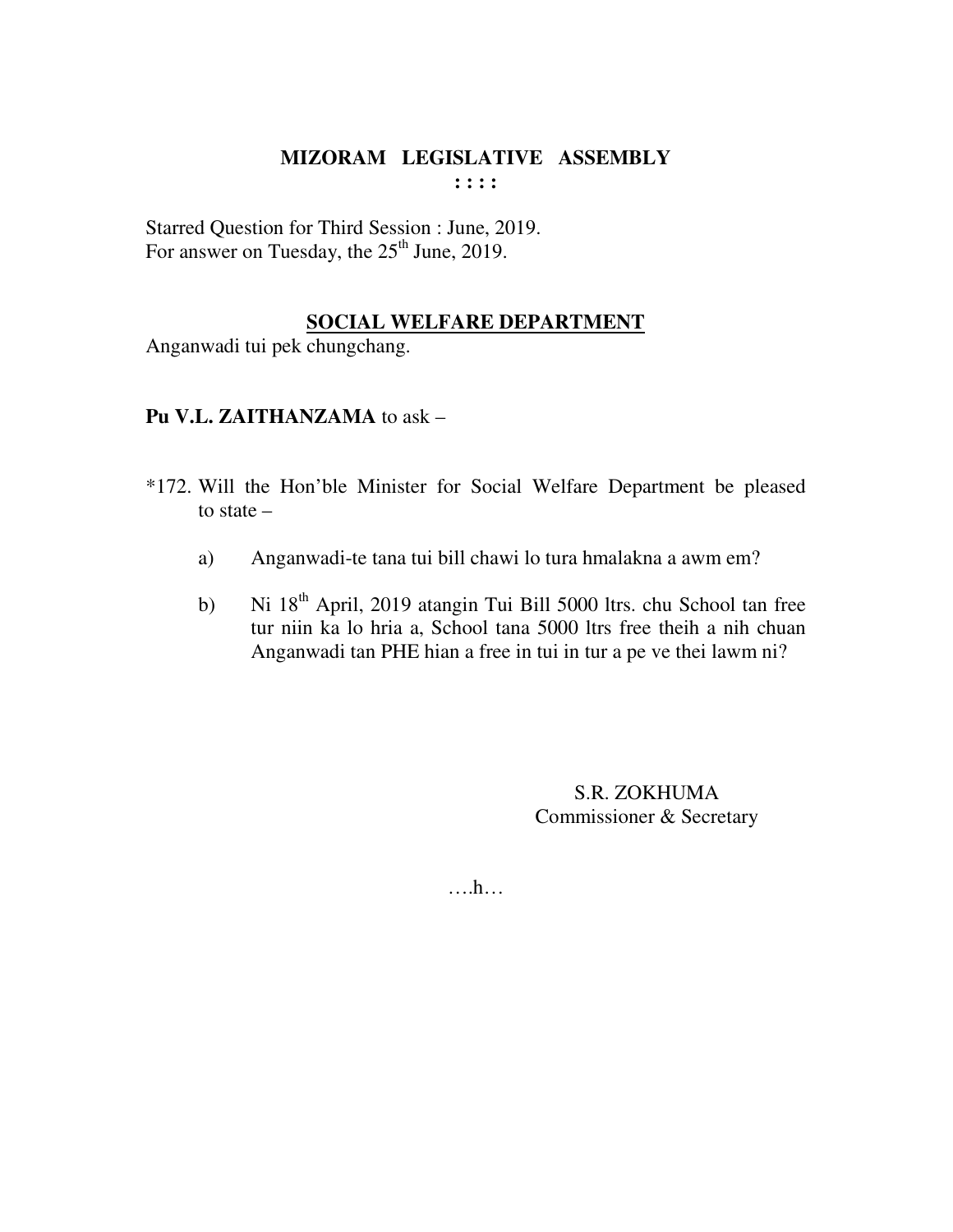Starred Question for Third Session : June, 2019. For answer on Tuesday, the 25<sup>th</sup> June, 2019.

# **POWER & ELECTRICITY DEPARTMENT**

Khawiva Mini Hydel project chungchang.

## **Pu VANLALTANPUIA** to ask –

- \*173. Will the Hon'ble Minister for Power & Electricity Department be pleased to state –
	- a) Khawiva Mini Hydel Power Project chei that tumna a awm em ?
	- b) He project hi 'kawlphetha' engzat siam chhuak thei tura duan nge ?
	- c) Tun dinhmunah Power Supply engzat nge a pekchhuah theih ?

 S.R. ZOKHUMA Commissioner & Secretary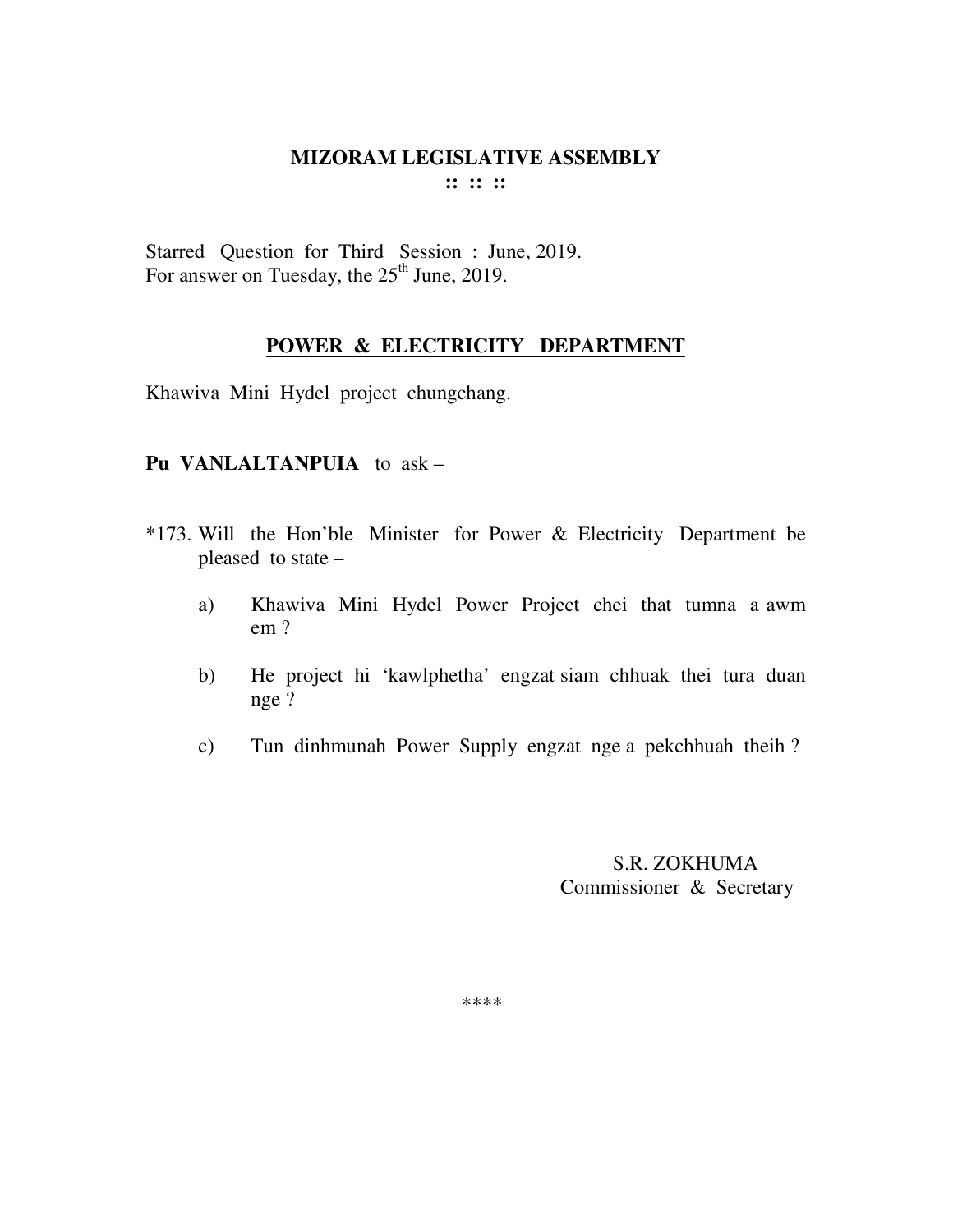**: : : :** 

Starred Question for Third Session : June, 2019. For answer on Tuesday, the  $25<sup>th</sup>$  June, 2019.

## **FISHERIES DEPARTMENT**

Sangha khawina atana subsidy dil zat chungchang.

# **Pu LALDUHOMA** to ask –

- \*174. Will the Hon'ble Minister for Fisheries Department be pleased to state –
	- a) Kum 2018-19 chhungah, Serchhip District atangin, NABARD hnuaia Sangha khawina atana subsidy diltu engzatnge awm?
	- b) Mi engzat hnenah nge pek a nih?

S.R. ZOKHUMA Commissioner & Secretary